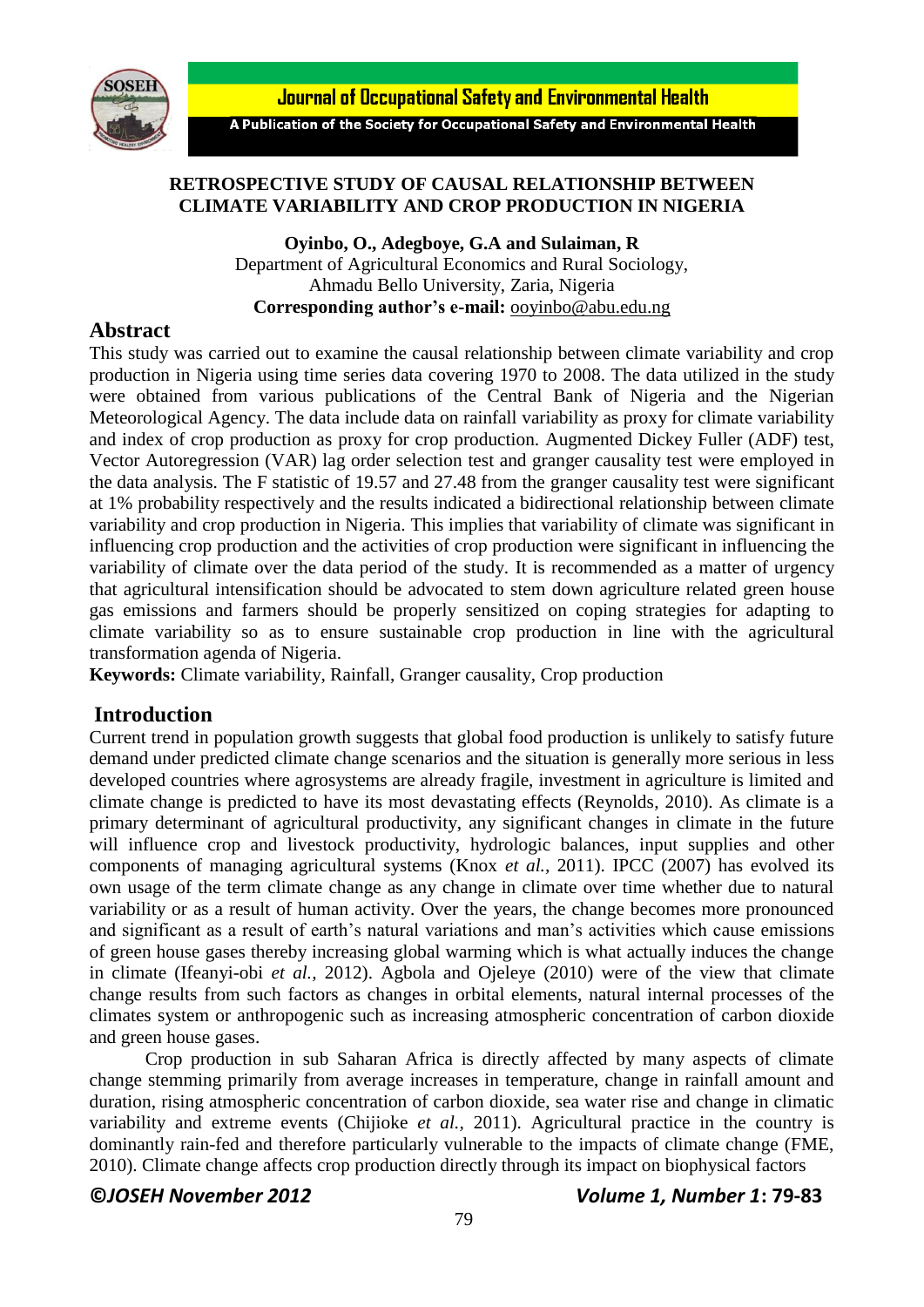#### **Oyinbo, O., Adegboye, G.A and Sulaiman, R (2012). Retrospective study of causal relationship between climate variability and crop production in Nigeria**

such as plant and animal growth and the physical infrastructure associated with food processing and distribution (Schmidhuber and Tubiello, 2007). Climatic variability in the context of severe flooding and drought has been directly linked to declines in economic activities (Brown *et al.,* 2008). This was further emphasized by Ibrahim *et al.* (2010) who noted that increased rainfall variability would lead to frequent floods and drought resulting in variability in crop yields in different ecological zones and higher rainfall in the southern part of the country coupled with sealevel rise would lead to crop losses due to water logging, loss of arable land and increased pest infestation.

FAO (2008) posited that climate change affects food security through its impact on all components of global, national and local food systems. Climate change will impact agriculture and food production around the world due to; the effects of elevated carbon dioxide in the atmosphere, higher temperature, altered precipitation and transpiration regimes, increased frequency of extreme events, and modified weed, pest and pathogen pressure (Easterling *et al.,* 2007). Crop productivity will not only be affected by changes in climatically related abiotic stresses (i.e increasing temperature, decreasing water availability increasing salinity and inundation) and biotic stresses(such as increases in pests and diseases)but also changes in atmospheric concentration of carbon dioxide, acid deposition and ground level ozone. Climate change has the potential to irreversibly damage the natural resource base on which agriculture depends and in general adversely affects agricultural productivity (Reynolds, 2010).

Despite the myriads of existing literature on climate change agriculture nexus in Nigeria stemming from the importance of climate to agricultural production and the need for increased food production to meet the food demand of the over one hundred and sixty million population of Nigeria, an in-depth understanding of the causal link between climate variability and crop production has not been properly addressed and therefore, this study was designed to fill the existing gap by providing empirical information on the existence and direction of relationship between climate variability and crop production in Nigeria and make relevant policy implications in the light of the agricultural transformation agenda of Nigeria.

## **Materials and Methods**

*Description of data*: This study employed time series data on climate variability given by mean annual rainfall in millimetre and crop production given by the index of crop production spanning a period of 1970 to 2008. The data period was chosen because it is the period for which reliable data were available. The data were sourced from various publications of the Central Bank of Nigeria (CBN) statistical bulletin and the Nigeria Meteorological Agency (NIMET).

*Analytical Framework***:** Pairwise granger causality test was the principal analytical tool utilized in this study. Prior to the granger causality analysis, the stationarity of the variables under study were determined to avoid spurious regression which is a common problem in time series analysis. This study used the Augmented Dickey-Fuller (ADF) test to examine each of the variables for the presence of a unit root (an indication of non-stationary). The null hypothesis of the Augmented Dickey Fuller unit root test is  $H_0$ :  $\delta = 0$  and the alternative hypothesis is  $H_a$ :  $\delta \le 0$ . The Granger causality test assumes that the information relevant to the prediction of the respective variables, X and Y, is contained solely in the time series data on these variables. The test involves estimating the following pair of regressions: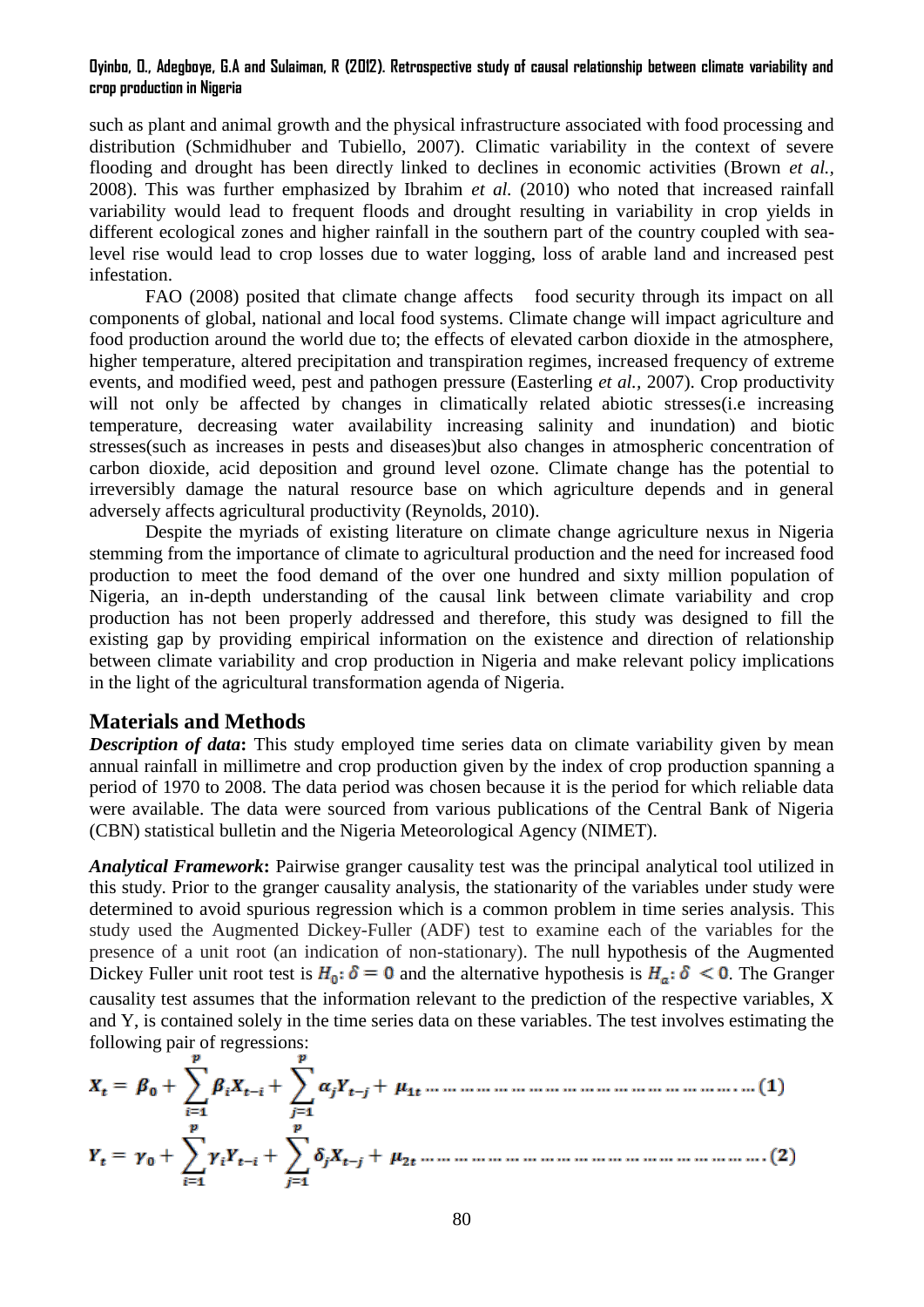It is assumed that the disturbances  $\mu_{1t}$  and  $\mu_{2t}$  are uncorrelated. Thus there is unidirectional causality from X to Y if  $\alpha_i = 0$  and  $\delta_i \neq 0$ . Similarly, there is unidirectional causality from Y to X if  $\delta_i = 0$  and  $\alpha_i \neq 0$ . The causality is considered as mutual (bilateral causality) if  $\delta_i \neq 0$  and  $\alpha_i \neq 0$ . Finally, there is no link between X and Y (independence) if  $\delta_i = 0$  and  $\alpha_i = 0$ .

*Model Specification***:** The empirical model employed in examining the presence of causality and the direction of causality of climate variability and crop production was specified as follows:

Where:  $CV =$  Climate variability;  $CP =$  Crop production;  $\alpha_0$ ,  $b_0 =$  Constant terms  $a_i$ ,  $\delta_j$ ,  $b_i$ ,  $\gamma_j$  = estimated coefficients of CV and CP;  $e_{1t}$ ,  $e_{2t}$  = Error terms;  $n =$  Optimal lag length

## **Results and Discussion**

*Unit Root Test*: Augmented Dickey Fuller (ADF) unit root test was used to examine the presence of stationary in the variables employed in this study. The result of ADF test as presented in Table 1 indicates that CV and CP were non-stationary at level (integrated of order one) and needed to be differenced once to make them stationary leading to the acceptance of the null hypothesis of the ADF test. The ADF test at first difference form indicates that all the variables become stationary after differencing them once leading to the acceptance of the alternative hypothesis of the ADF test.

| <b>Variables</b> | <b>ADF Test Statistics</b> | <b>Inference</b> | <b>ADF Test statistics</b> | <b>Inference</b>   |
|------------------|----------------------------|------------------|----------------------------|--------------------|
|                  | (Level Form)               |                  |                            | (First Difference) |
| <b>CV</b>        | $-1.4237$                  | <b>NS</b>        | $-5.8653$                  |                    |
| CP               | $-1.6178$                  | ΝS               | $-6.7356$                  |                    |

**Table 1:** Augmented Dickey Fuller Unit Test Result

 $NS = Non-stationary, S = stationary, Test critical (5%) = -3.690814$ 

*Causality Test***:** Estimation of pairwise granger causality test is sensitive to lag length and therefore, the optimal lag length utilized in the granger causality test was determined using three criteria (likelihood ratio, final prediction error and akaike information criterion) produced from an unrestricted Vector Autogression (VAR). An optimal lag length of 2 was employed in the granger causality test and the result is presented in Table 2. The F statistic of 19.56981 was significant at 1% probability level and also, the F statistic of 27.48333 was equally significant at 1% probability level. The result indicates that there is bilateral causality between climate variability and crop production over the data period of the study. This implies that variability of climate was significant in influencing crop production and the activity of crop production was significant in influencing the variability of climate over the data period of the study. The observed influence of climate variability on crop production is not far fetched as agricultural production is dependent on climatic variables such as rainfall, temperature, relative humidity. The influence of crop production on the variability of climate could be attributed to the environmental unfriendly activities(bush burning, deforestation, application of agrochemicals, land extensification) of agricultural production that leads to the emission of green house gases such as carbon dioxide( $CO<sub>2</sub>$ ), methane(CH<sub>4</sub>), Nitrous  $oxide(N_20)$  and this agrees with Ogundele and Jegede (2011) who posited that agriculture plays an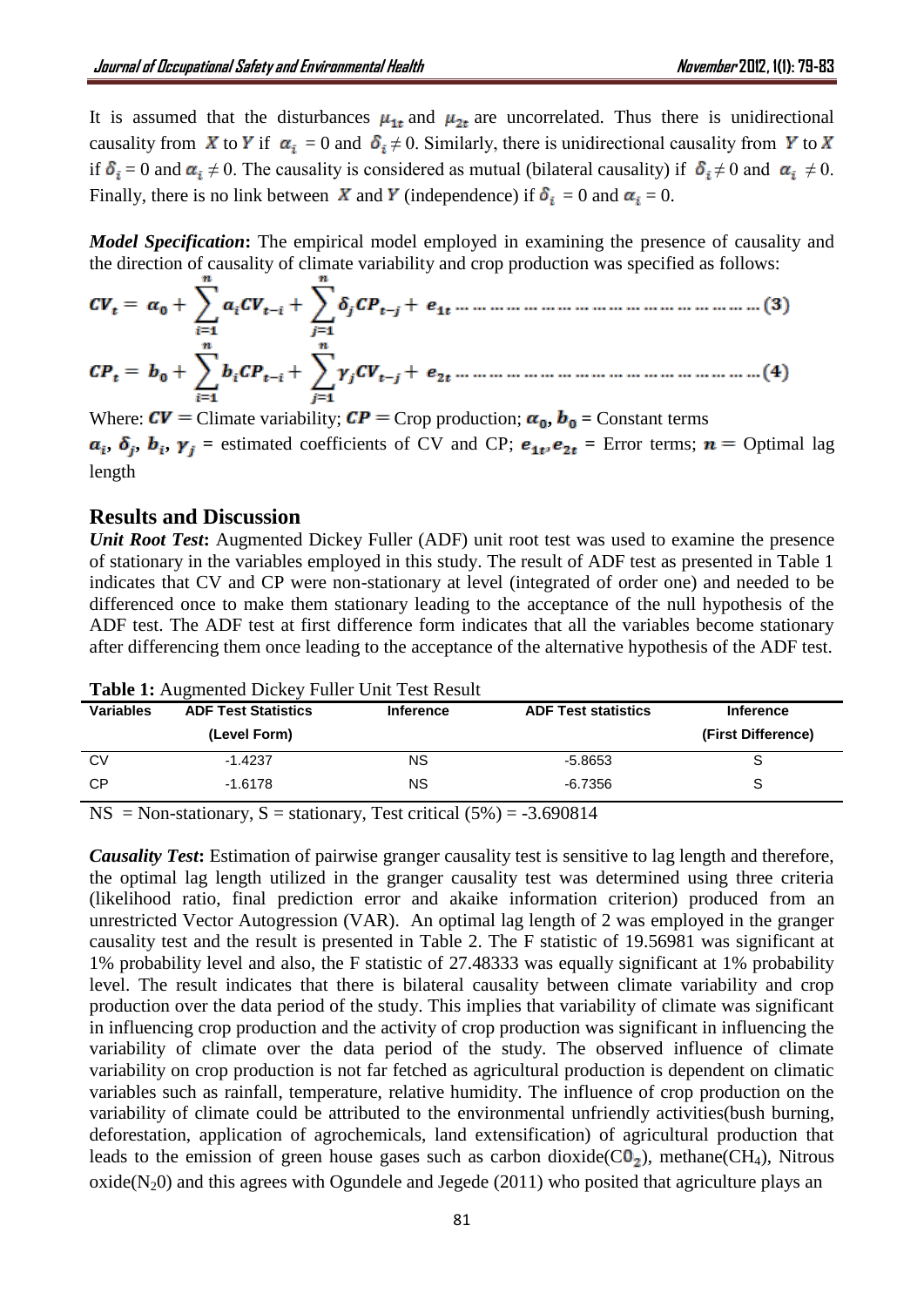### **Oyinbo, O., Adegboye, G.A and Sulaiman, R (2012). Retrospective study of causal relationship between climate variability and crop production in Nigeria**

important role in climate change, both as a contributor in emitting green house gases and as a potential reducer of negative impacts. The build up of green house gases contributes to climate change and therefore, agricultural related green house gas emissions should be minimized through increased agricultural productivity using improved farming technologies/practices and this is in consonance with Burney *et al.* (2010), who noted that investments in yield improvements compare favourably with other commonly proposed climate change mitigation strategies.

| <b>Table 2:</b> Result of Granger causality between climate variability and crop production |  |  |
|---------------------------------------------------------------------------------------------|--|--|
|---------------------------------------------------------------------------------------------|--|--|

| <b>Null Hypothesis</b>       | Obs. | <b>F</b> statistic | Prob.  |
|------------------------------|------|--------------------|--------|
| CV does not granger cause CP | 36   | 19.56981*          | 0.0016 |
| CP does not granger cause CV | 36   | 27.48333*          | 0.0074 |

 $NP: * P < 0.01$ 

Rainfall variability and index of crop production are retrospectively shown graphically in Figures 1 and 2, respectively.



**Figure 1:** Rainfall variability (1970 to 2008)



**Figure 2:** Index of crop production (1970 to 2008)

## **Conclusion and Recommendations**

This study lend credence to the popular view on the significance role of climate on agriculture and also, the influence of agriculture on climate in Nigeria from an econometric perspective using time series